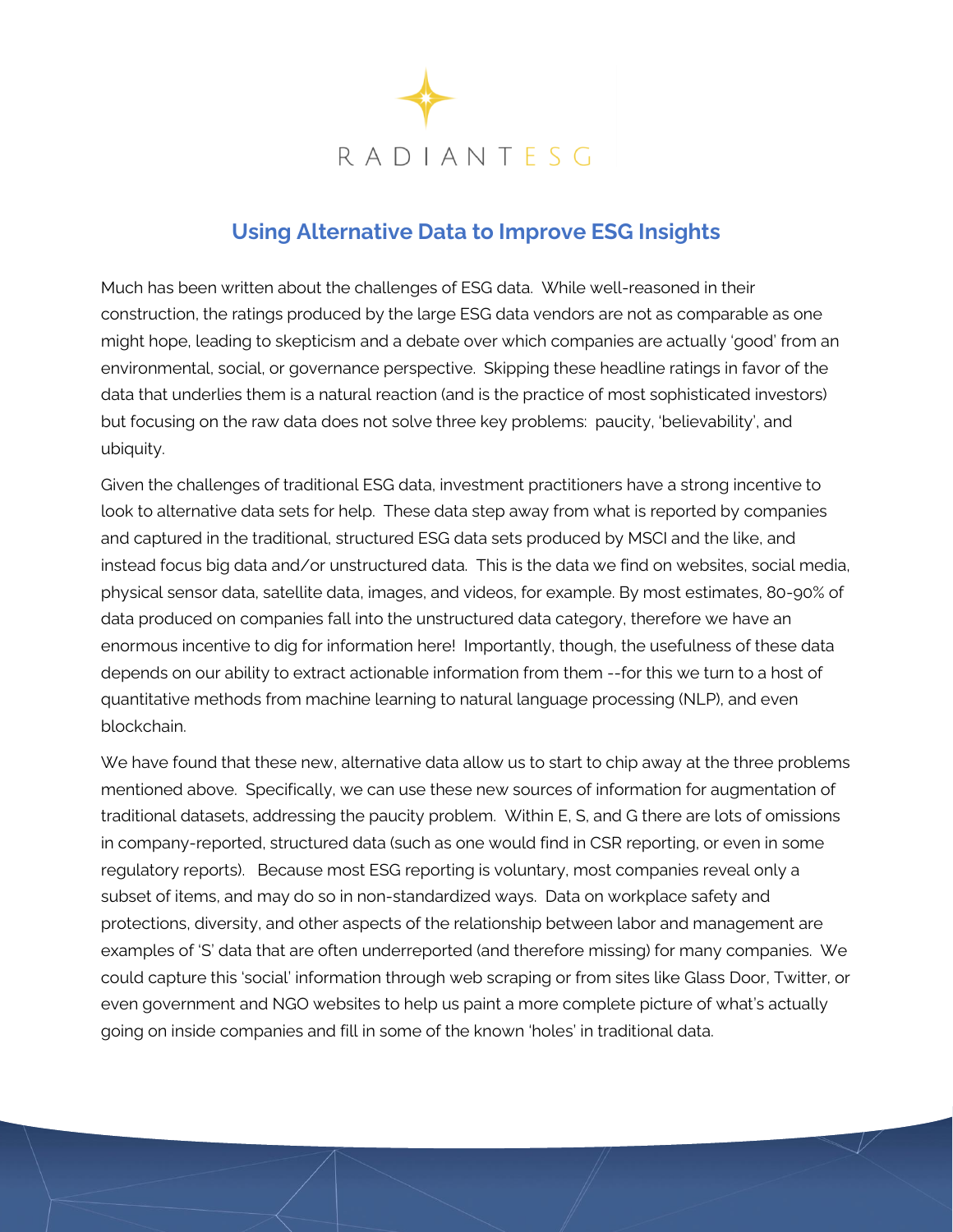Validation of ESG information is critical to our practice. The 'believability' of company claims is often in question, especially in the absence of multiple data sources. For example, companies have adopted myriad policies to combat destructive environmental practices (e.g. threats to biodiversity), ensure data privacy, or prohibit questionable labor practices. As an outside observer of the company, it is difficult to gauge the effectiveness of these policies (or even to what extent management takes them seriously). We can look to alternative data to help us gain confidence in the typically structured, company-reported information that forms the backbone of much of our work. Company supply chains are notoriously opaque, for example, and companies claiming to have supply chain practices that are free from child- or slave-labor, or even free from commodities sourced in precarious ecosystems are difficult to validate –both for investors and often the companies themselves. We are excited about various efforts underway to use blockchain to validate supply chain claims. With the origins and movements of goods recorded immutably in a distributed ledger we could have far greater confidence in programs aimed at mitigating supply chain risk. Initiatives like these are already at work in the precious metals and gemstones, minerals mining, automotive, food (food safety), and apparel sectors.

The ubiquitous nature of company-reported, structured data is problematic. By virtue of the fact that it forms the basis for most of the large ESG data vendors' ratings, it means that all investors are, de facto, using the same data. As active managers, we seek novelty when it comes to information. ESG is no different. Our goal is to produce the most robust view of the threats and opportunities faced by companies – new or proprietary data sources can give us an edge when it comes to better identifying ESG-related down-side risks or upside potential. Further, novel data – especially that which is not under the control of companies – is a powerful source of diversification within our data pool. ESG news flow analysis naturally falls into this category – not only by virtue of being a new data source, but more importantly being a new concept, when compared to traditional ESG data. By using natural language processing (NLP) paired with deep subject matter knowledge, we can produce what is essentially 'ESG sentiment' information that is based on a wide number of textbased data sources. Again, the beauty of this information is that it represents a genuinely new concept and is largely independent of what companies say about themselves.

But alternative data itself is not without its challenges. First and foremost, the bulk of this data has not been road tested in an investment context. We must approach the data by asking what fundamental economic question it answers, and be circumspect about what it will bring to our process. Next, it is important to acknowledge that this data can be very expensive. Data vendors are pouring into this space because 1) the technical barriers to entry are much lower than they were even five years ago, and 2) they know that managers will pay big bucks for data sets that might give them an advantage (even a reputational one). Finally, we see many examples of investors